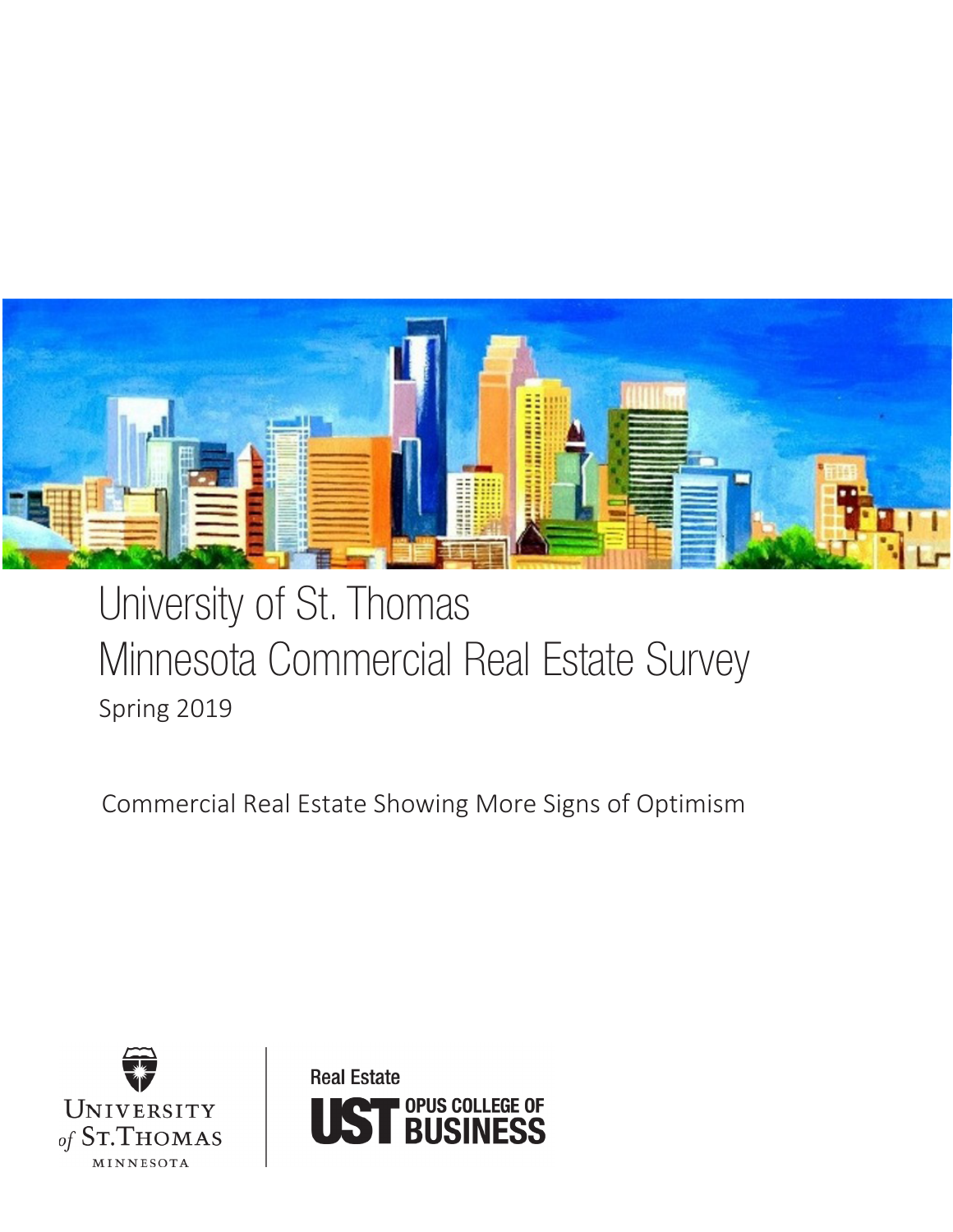# **Spring 2019 - Minnesota Commercial Real Estate Outlook Shows More Signs of Optimism for the Upcoming Two Years**

The May 2019 University of St. Thomas / Minnesota Commercial Real Estate Survey is continuing to show to show changes in the sentiment of our panelists as they look out over the next two years. The biannual survey projects a two-year ahead outlook for Minnesota's commercial real estate industry and forecasts potential opportunities and challenges affecting all commercial real estate sectors.

As was done with all sixteen of our previous surveys, the same group of 50 commercial real estate industry leaders involved in development, finance, and investment were polled regarding their expectations of near-term future commercial real estate activity. The decisions that these industry leaders are making today will determine what the CRE markets will look like two years from now.

#### **Spring 2019 Results**

Observations from May 2019 have recorded several notable changes in the panel's expectations when compared to the previous survey conducted in Fall 2018. "There is still some concern that we are near the top of the cycle and that overbuilding and increased vacancies may occur in some product types and submarkets." says Herb Tousley, Director of the Real Estate Programs at the University of St Thomas. "While our composite index for late 2021 remains slightly pessimistic, there are some bright spots worth noting. There is no expectation of a major downturn in the commercial real estate market in the Twin Cities within the next two years. The increase in online shopping, low interest rates, changes in housing trends and the continued redefinition of the office environment will remain major factors in the performance of commercial real estate in the coming two years."

The panelists are very concerned about the expected increase in the cost of land and building materials and its expected impact on values and expected returns for developers and investors. There was a big change in the index for investor's return expectations. It increased 9 points moving from a pessimistic level moving to slightly optimistic territory. This is a big change in sentiment since our last survey. It appears that our panel now expects interest rates to remain stable at current low rates. While our respondents are not expecting a major downturn, they are more somewhat concerned about where we are in the market cycle.

Index values greater than 50 represent a more optimistic view of the market over the next two years, with values of less than 50 indicating a more pessimistic view. More detailed information about each of the individual indices may be found below.



The individual indexes are detailed below: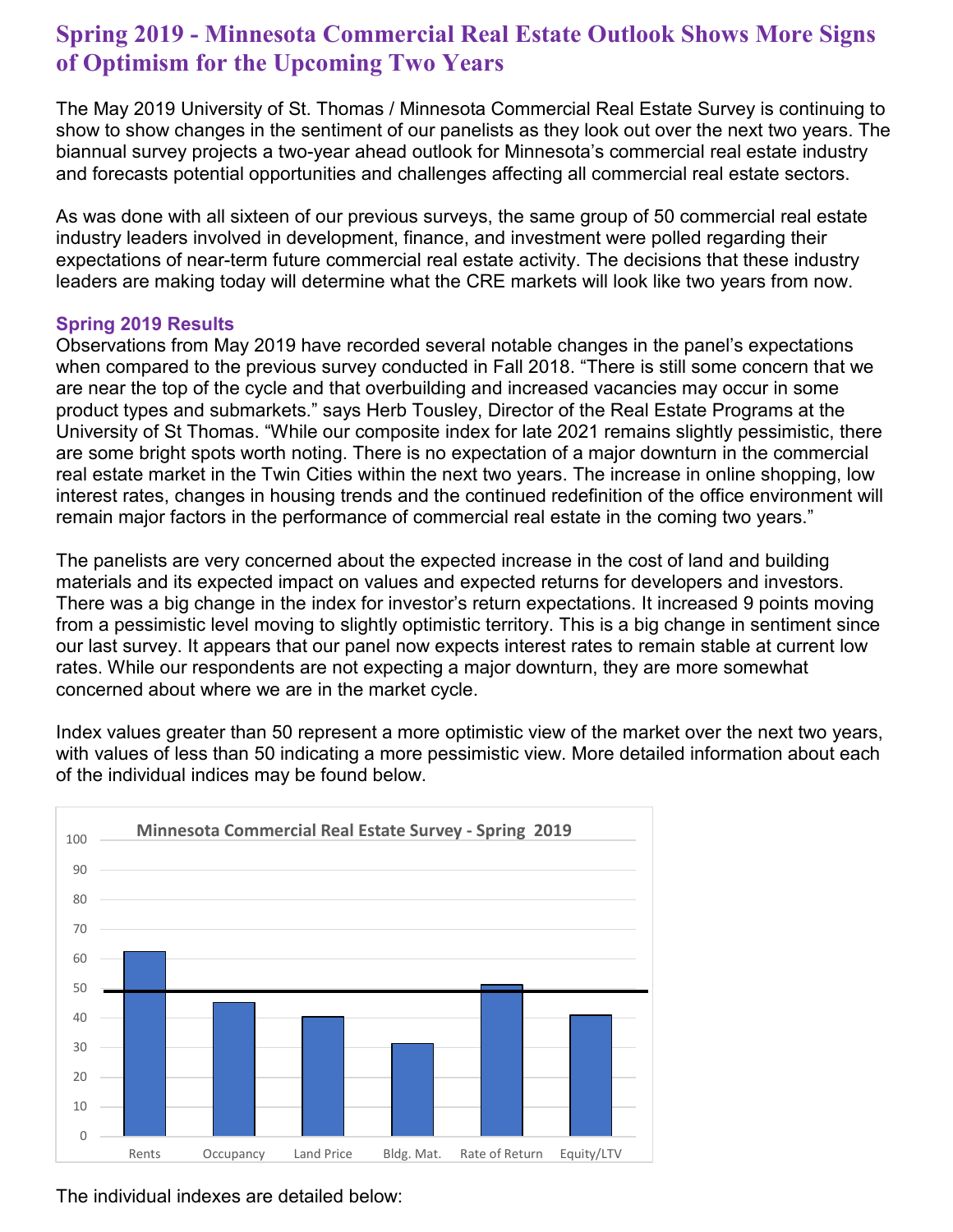#### **Rent Expectations**

*The outlook for rental rates is essentially unchanged from our last survey.* Market conditions expected in early 2021 are best described by the price for space (rental rates) and the supply of space (occupancy levels). The index for rental rates was 63 compared to 62 six months ago. This means the panel continues to be strongly optimistic in its expection of continued rent growth. The panel's sentiment is that the economy will continue to grow and that business conditions will continue improve creating more competition for commercial space.

## **Occupancy**

*The outlook for occupancy levels continues to be moderately pessimistic moving from 43 to a slightly less pessimistic 45*. This indicates the panelist's belief that occupancy levels and space absorption may not remain at current levels during the next two years. As a great deal of new product continues to be delivered, the panel is beginning to be concerned about the market's ability to absorb the new space. This is especially noticeable in the multi-family and certain office and industrial segments. It is a continuation of a general trend that began 4  $\frac{1}{2}$  years ago. Businesses expect to continue to grow but they are concentrating on reducing their cost of occupancy by doing more with less space.

## **Land Price Expectations**

*The rate of increase in land prices is expected to accelerate.* The land price index has decreased (become more pessimistic) in the current survey moving from 46 last December to 40 this spring. Although, the lowest point for the index was recorded at 31 in the fall 2013 survey, a score of 40 for this index indicates increasing concern about the rapid rise of land prices. Since land prices are a major component of project costs, any increase has a great deal of impact. Higher land prices are a hindrance to new development, making it more difficult to obtain financing and adequate returns for investors.

#### **Building Material Price Expectations**

*There is a continued expectation that increases in the price of building materials will continue to increase.* The index for the price of building supplies remains strongly negative, moving from 26 in December 2018 to 32 in May 2019. The panel believes that commodity prices for lumber, concrete, steel and many of the other materials used in construction will continue to increase due to shortages and newly imposed tariffs. Since building materials are a major cost component of any development project any increases in prices will make it difficult to provide adequate returns on future developments.

#### **Return on Investment Expectations**

*Our panel expects that investors return on investment expectations will remain constant.* The index for investor's return expectations made a big move, increasing from a pessimistic 42 to a slightly optimistic 51. This indicates that investors will be expecting to maintain their expected returns. The consensus among survey respondents indicates that investors will not be seeking higher returns in the next two years due to their expectation of stable interest rates. The panel's concern remains about market fundamentals over the next two years. Investors will continue to seek out quality investments, but they will be much more diligent about how they price risk, evaluate projects and developer/sponsors when they evaluate potential return when considering their investment options.

#### **Lending Expectations**

*Equity and loan to value requirements are not expected to increase.* The index for the amount of equity required by lenders remained unchanged from our last survey at 41. That recorded level is somewhat pessimistic but, now that appears interest rates have moderated and are expected to stay that way, the panel's belief that is even if interest rates were to increase moderately credit will still be available for good projects. However, they expect lenders will continue be more risk adverse by tightening their underwriting criteria in the coming two years.